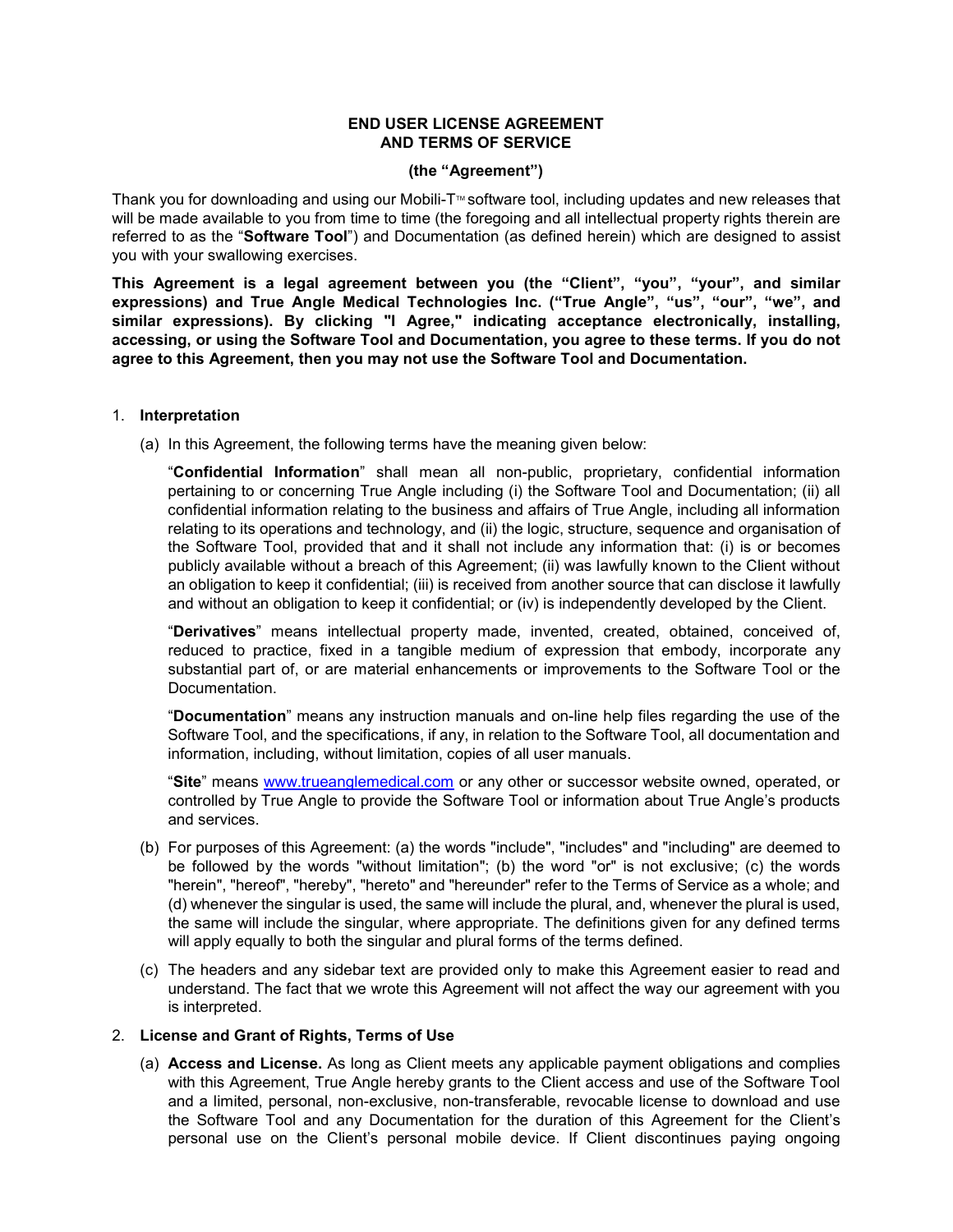subscription license fees, its use will be restricted to the "basic" version of the Software Tool. The Client does not have any right to access or license to the Software Tool or the Documentation other than that which is expressly provided to the Client in this Agreement. Except for the limited license granted hereunder, True Angle retains all rights, title, and interest in and to the Software Tool and the Documentation, including any and all intellectual property rights contained therein.

(b) **Additional Terms.** You must read, agree with, and accept all of the terms and conditions contained or referenced in this Agreement, including our Privacy Policy and any of our other applicable terms, conditions, or policies before you sign up for an Account or use our Software Tool (collectively, the "**Additional Terms**"). Any new features or tools which are added to the Software Tool shall be also subject to this Agreement and the Additional Terms.

# 3. **Restrictions on Grant**

- (a) **Acceptable Use.** The Software Tool and the Documentation have been developed by True Angle and contain Confidential Information and certain proprietary information, including but not limited to techniques and processes that are protected under copyright, trade secret and other intellectual property laws. Except as otherwise specifically permitted in this Agreement, the Client may not: (a) modify or create any Derivatives of the Software Tool or the Documentation, including translation or localization; (b) copy or otherwise reproduce the Software Tool, the Documentation, or any aspect thereof, except as provided in this Agreement or elsewhere, in writing, by True Angle (and for clarity, the Client may copy any targets, feedback, and tracking provided by the Software Tool, including by taking screen shots or screen prints, and may disclose such information to his or her medical professional(s)); (c) reverse engineer, decompile, modify, translate, reverse-compile, disassemble, reverse assemble, create Derivatives, or otherwise attempt to derive the source code for the Software Tool, the Documentation, or any parts thereof (except to the extent applicable laws specifically prohibit such restriction); (d) transfer the Software Tool, the Documentation, or any parts thereof under any circumstances; (e) remove or alter any trademark, logo, copyright or other proprietary notices, legends, symbols, labels, notices, warnings, or disclaimers in or from the Software Tool or the Documentation; (f) loan, rent, lease, give, sell, sublicense, assign, or otherwise transfer the Software Tool or the Documentation, in whole or in part, to any other person, or grant or otherwise transfer or attempt to transfer any rights in, under or to the Software Tool or the Documentation; (g) use the Software Tool to process data for any third party or use or permit the use of the Software Tool or the Documentation to operate a service bureau; or (h) use or permit the use of the Software Tool or the Documentation for any purpose other than the intended purpose contemplated hereunder.
- (b) **Breaches.** Failure to comply with the Agreement, Additional Terms, or any of the restrictions herein will result in automatic termination of this Agreement and the license granted hereby, and will make available to True Angle certain remedies at law, or in equity, under this Agreement. The Client acknowledges that such failure to comply may cause irreparable injury to True Angle for which True Angle would be entitled to seek injunctive relief.

### 4. **Use**

- (a) **Own Use.** The Software Tool and the Documentation are hosted or otherwise provided by True Angle or its third party service provider. The Client may access and use the Software Tool and the Documentation over the Internet from any connected mobile device. The Client assumes full responsibility for the selection of the Software Tool to achieve the results intended by the Client, the access to and use of the Software Tool and the Documentation, and the results of use of the Software Tool and the Documentation.
- (b) **Account Registration**. To access and use the Software Tool, you must register for an account with True Angle through the registration process on our Site or within the Software Tool, through our authorized support personnel, or the other means of creating an account provided to you through the Software Tool (an "**Account**"). To create an Account, you may need to provide your full legal name, current address, phone number, a valid email address, and any other information we require. We may reject your application for an Account, or cancel an existing Account, for any reason, in our sole discretion.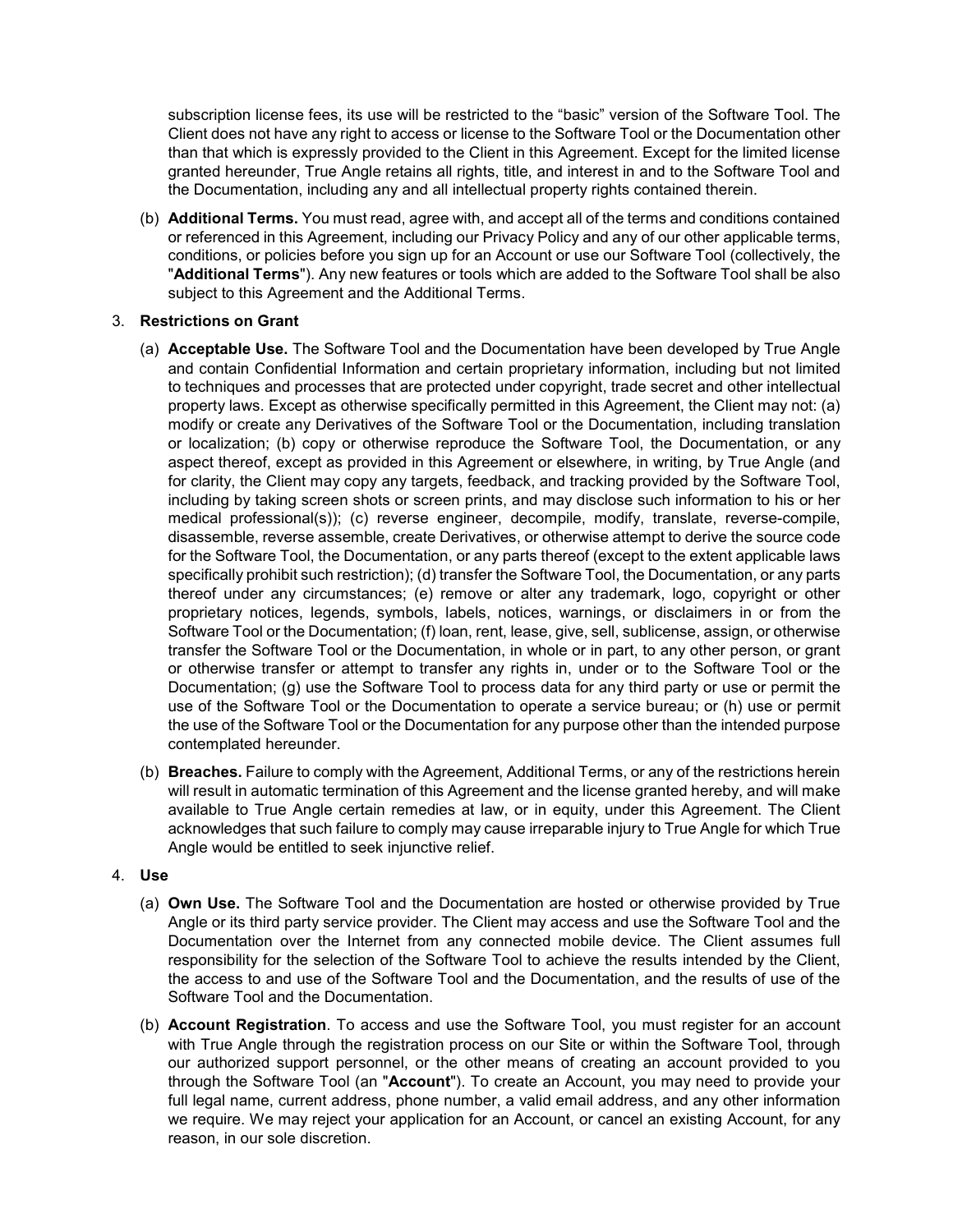- (c) **Age Limitation**. You must be the older of 18 years or the age of majority in the jurisdiction where you reside and from which you use the Software Tool to open an Account. You may not sign up for, or have any access to, an Account if doing so would violate any applicable laws or regulations of Canada or the laws and regulations of any jurisdiction applicable to you. By signing up for an Account, you represent and warrant that you meet the conditions for having an Account with us and acknowledge that we are relying on this representation and warranty. If you sign up for an Account on behalf of someone else, you represent and warrant that you have the authority to accept this Agreement on behalf of that person.
- (d) **Communications.** You acknowledge that we will use the email address, phone number, and other contact information you provide when you open an Account or as updated by you from time to time as the primary method(s) for communication with you regarding your Account and use of the Software Tool. You consent to receiving communications from us for such purposes. We may also contact you through any communication methods provided within the Software Tool.
- (e) **Security of Account**. You are responsible for keeping your Account secure. We cannot and will not be liable for any loss or damage from your failure to maintain the security of your Account, including any password or single sign-on integration you use to access your Account.
- (f) **Inactivity**. If your Account is inactive for twelve (12) or more months, we may terminate the Account. Once your Account is terminated, whether by you or us, you acknowledge and agree that we may permanently delete your Account and all the data associated with it.
- (g) **Account Ownership Disputes**. In the event of a dispute regarding Account ownership, we have the right to request documentation to determine the appropriate Account ownership. Documentation may include things such as a scanned copy of your government issued photo identification or the account number associated with a connected service or account, such as an account associated with any method of payment we have for you. We have the right to determine, in our sole judgment, who the rightful Account owner is and transfer an Account to that person. If we are unable to reasonably determine the rightful owner of an Account, without prejudice to our other rights and remedies, we have the right to temporarily disable an Account until you and the other party in the dispute have resolved the question of who the rightful owner may be.
- (h) **Technical Support.** Technical support regarding the Software Tool is only provided to Account holders and their authorized representatives through the support tools and contact methods provided through the Software Tool or on the Site.
- (i) **Third Party Services.** The Software Tool may allow you to access or acquire products, services, websites, links, content, material, and offers from independent third parties (companies or people who are not us) ("**Third-Party Services**"). Our Software Tool also helps you find, make requests to, or interact with Third-Party Services or allow you to share your Data (as defined below) with them, and you understand that by using our Software Tool you are directing us to make Third-Party Services available to you. The Third-Party Services may present you with a privacy policy or require you to accept their terms before you can access those Third-Party Services. You should review the third-party terms and privacy policies before acquiring, using, or requesting the Third-Party Service. Any third-party terms do not modify this Agreement. We do not license any intellectual property to you as part of any Third-Party Services. You agree to assume all risk and liability arising from your use of these Third-Party Services and that we are not responsible for any issues arising out of your use of them. We are not responsible or liable to you or others for information or services provided by any Third-Party Services or for your use of Third-Party Services.
- (j) **App Stores**. When you download the Software Tool through the Apple App Store, Google Play, or any other app store or distribution platform on which we may the Software Tool available (an "**App Provider**"), you acknowledge and agree that: (i) this Agreement is between us and you, and that we are responsible for the Software Tool, not the App Provider; (ii) the App Provider has no obligation to provide maintenance and support services or handle any warranty claims; (iii) the App Provider is not responsible for addressing any claims you or any third-party have relating to the Software Tool; and (iv) the App Provider is a third-party beneficiary of this Agreement regarding your use of the Software Tool.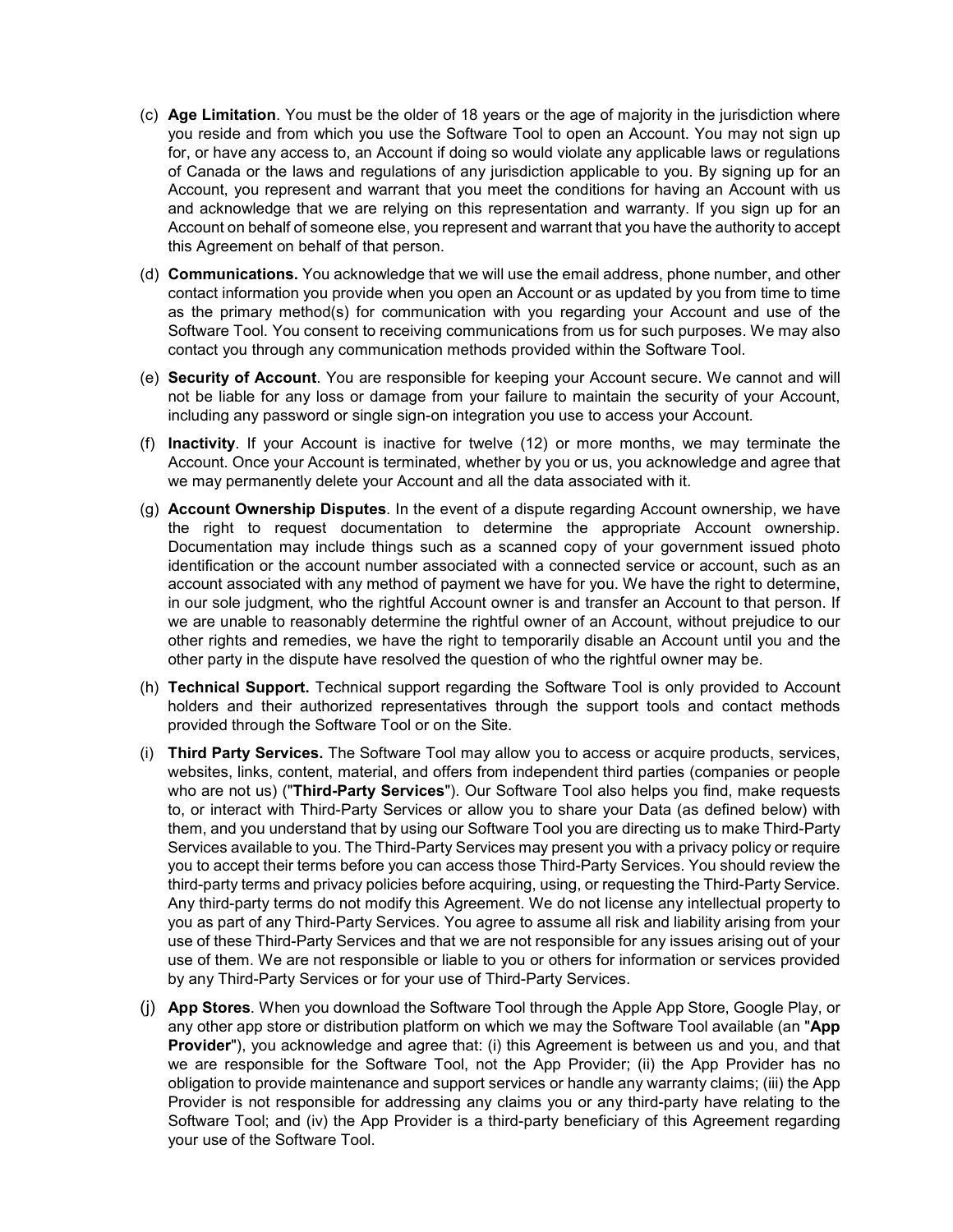- (k) **Beta Services.** We may make certain services or functionalities available to you prior to such services or functionalities' commercial release (the "**Beta Services**"). Beta Services are intended for evaluation purposes and not for production use and are generally identified to Clients as being Beta Services. We grant you a limited right to use the Beta Services for beta testing purposes during the applicable testing period. We reserve the right to modify the Beta Services or terminate your participation in the beta testing for any reason, without liability, but will use commercially reasonable efforts to provide you with reasonable advance notice of such termination. You may provide suggestions, comments, or other feedback with respect to the Beta Services to us, including ideas for modifications and enhancements, all of which shall be considered Feedback. You assign to us all right, title and interest in and to Feedback regarding Beta Services. We may use your Feedback on Beta Services in advertising and promotional materials. You acknowledge and agree that the Beta Services are not at the level of performance or compatibility of a final, generally available product offering, and may be substantially modified prior to commercial availability, or withdrawn. We are under no obligation to provide technical support with regards to the Beta Services, and we provide no assurance that any specific errors or performance issues in the Beta Services will be corrected. Without limiting any other limitation of liability or disclaimer of warranty provided in this Agreement, you acknowledge and agree that the Beta Services are provided on an "as is" and "as available" basis without any warranties or conditions of any kind, whether express, implied, statutory, or otherwise. Use of the Beta Services is at your sole risk. In no event will we be liable to you for any damage whatsoever arising out of the use of or inability to use the Beta Services.
- (l) **Availability**. We reserve the right to modify or terminate the Software Tool for any reason, without notice at any time. Not all Software Tool features are available in every jurisdiction, and we are under no obligation to make the Software Tool or features available in any jurisdiction. We reserve the right to refuse service to anyone for any reason at any time. The Software Tool, Third-Party Services, or other services or products offered through the Software Tool may be unavailable from time to time, may be offered on a limited basis, or may vary depending on your region. We strive to keep the Software Tool up and running; however, all online services suffer occasional disruptions and outages, and we are not liable for any disruption or loss you may suffer as a result. In the event of an outage, you may not be able to retrieve your Data that you have stored. We recommend that you regularly backup your Data that you store on the Software Tool or that you have connected with Third-Party Services. We are not liable for any loss of Data resulting from any outage of the Software Tool.

### 5. **Payment Terms**

- (a) **Applicability**. Not all use of the Software Tool requires a payment for access and use. However, if a part of or the whole of the Software Tool requires payment for access, we will tell you before you may access that part of the Software Tool. If you purchase a paid aspect of the Software Tool, then these payment terms apply to your purchase, and you agree to these terms.
- (b) **Charges**. If there is a charge associated with a portion of the Software Tool, you agree to pay that charge in the currency specified. The price stated for the Software Tool excludes all applicable taxes and currency exchange settlements, unless stated otherwise. You are solely responsible for paying such taxes or other charges. Taxes are calculated based on your location at the time your Account was registered unless local law requires a different basis for the calculation. We may suspend or cancel your use of the Software Tool if we do not receive an on time, full payment from you. Suspension or cancellation of your use of the Software Tool for non-payment could result in a loss of access to and use of your Account and its content. Connecting to the Internet via a corporate or other private network that masks your location may cause charges to be different from those displayed for your actual location. Depending on your location, some transactions might require foreign currency conversion or be processed in another country. Your bank might charge you additional fees for those services when you use a credit card or other payment method.
- (c) **Your Billing Account**. To pay the charges for your use of the Software Tool, you will be asked to provide a payment method at the time you sign up for that paid use of the Software Tool. You agree to permit us to use any updated payment account information regarding your selected payment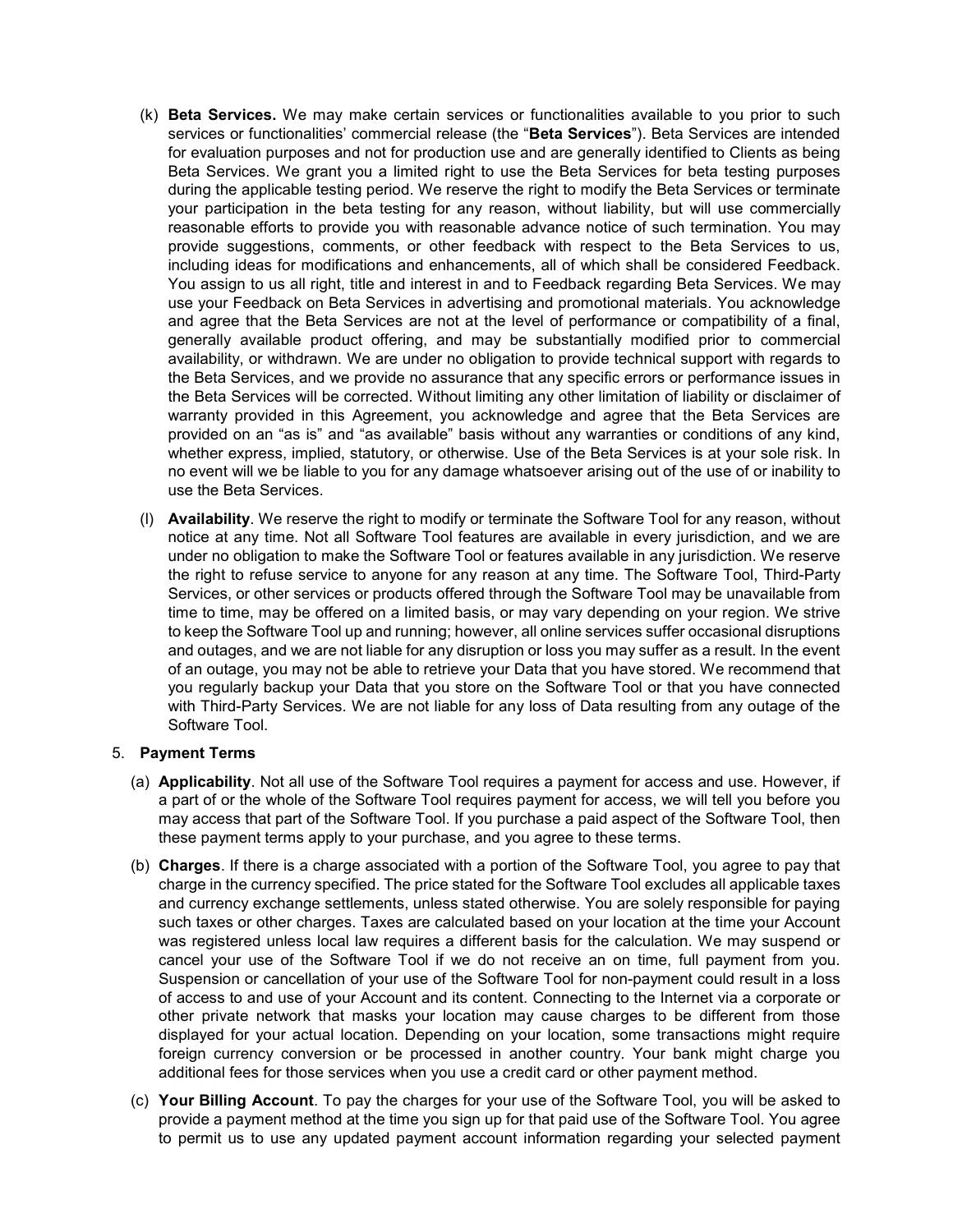method provided by your issuing bank or the applicable payment network. You agree to promptly update your Account and other information, including your email address and payment method details, so we can complete your transactions and contact you as needed in connection with your transactions. Changes made to your billing account will not affect charges we submit to your billing account before we could reasonably act on your changes to your billing account.

- (d) **Billing**. By providing us with a payment method, you (i) represent that you are authorized to use the payment method you provided and that any payment information you provide is true and accurate; (ii) authorize us to charge you for the paid portion of the Software Tool or available content using your payment method; and (iii) authorize us to charge you for any paid feature of the Software Tool you choose to sign up for or use while this Agreement is in force. We may bill you (a) in advance; (b) at the time of purchase; (c) shortly after purchase; or (d) on a recurring basis for subscription services, each according to the invoicing schedule we present to you at the time you purchase a paid portion of the Software Tool or pursuant to an order form you enter into with us for such services.
- (e) **Recurring Payments**. When you purchase access to the Software Tool on a subscription basis, you agree that you are authorizing recurring payments and payments will be made to us by the method and at the recurring intervals you have agreed to, until the subscription for that portion of the Software Tool is terminated by you or by us. You must cancel your subscription access to the Software Tool before the next billing date to stop being charged. By authorizing recurring payments, you are authorizing us to process such payments as either electronic debits or fund transfers, or as electronic drafts from your designated account, or as charges to your designated account (for credit card or similar payments) (collectively, "**Electronic Payments**"). Subscription fees are charged in advance of the applicable subscription period, unless otherwise indicated at the time of purchase. If any payment is returned unpaid or if any credit card or similar transaction is rejected or denied, we or our service providers reserve the right to collect any applicable return item, rejection, or insufficient funds fee, and process any such payment as an Electronic Payment.
- (f) **Online Statement and Errors**. We will provide you with an online billing statement or emailed invoice for any paid access to the Software Tool you use and for which you have paid. If we make an error on your billing statement or invoice, you must tell us within 90-days after the error first appears on your billing statement or invoice. We will then promptly investigate the charge. If you do not tell us within that time, you release us from all liability and claims of loss resulting from the error and we will not be required to correct the error or provide a refund, unless otherwise required by law. If we identify a billing error, we will correct that error within 90-days. This policy does not affect any statutory rights that may apply.
- (g) **Refund Policy**. Unless otherwise provided by law or as stated in this Agreement, all purchases are final and non-refundable except as stated in our Refund Policy available at [https://shop.trueanglemedical.com/policies/refund-policy.](https://shop.trueanglemedical.com/policies/refund-policy) This refund policy does not affect any statutory rights that may apply.
- (h) **Cancelling the Services**. You may cancel paid access to the Software Tool at any time, with or without cause, subject to any restrictions we present to you at the time of your purchase. Cancelling paid access to the Software Tool stops future charges. You should refer back to the offer or order form describing the paid access to the Software Tool as (i) you may not receive a refund at the time of cancellation; (ii) you may be obligated to pay cancellation charges; (iii) you may be obligated to pay all charges made to your billing account for the paid access to the Software Tool before the date of cancellation; and (iv) you may lose access to and use of your Account when you cancel paid access to the Software Tool. If you cancel, your access to the paid access to the Software Tool ends at the end of your current paid period or, if we bill your account on a periodic basis, at the end of the period in which you canceled.
- (i) **Trial-Period Offers**. If you are taking part in any trial-period offer, you may be required to cancel the trial paid access to the Software Tool within the timeframe communicated to you when you accepted the offer to avoid being charged at the end of the trial period.
- (j) **Promotional Offers**. From time to time, we may offer paid access to the Software Tool according to promotional terms or pricing we describe to you at the time of the promotion. We reserve the right to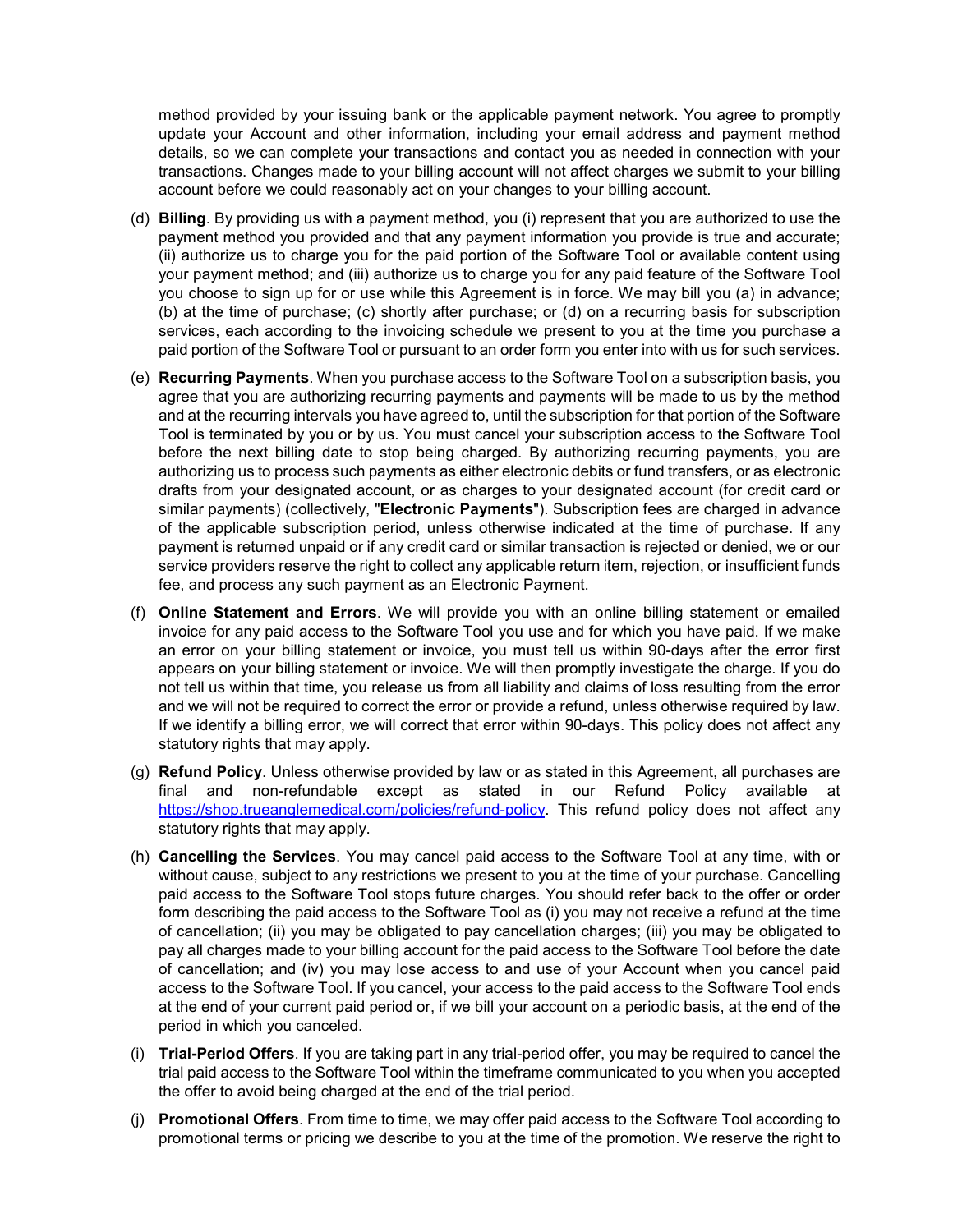charge you for such paid access to the Software Tool at the normal rate if we determine, in our reasonable discretion, that you are abusing the terms of the offer.

- (k) **Price Changes**. We may change the price of paid access to the Software Tool at any time and if you have a recurring purchase, we will notify you by email, or other reasonable manner, at least 90 days before the price change. If you do not agree to the price change, you must cancel and stop using the paid access to the Software Tool before the price change takes effect. If there is a fixed term and price for your offer, that price will remain in force for the fixed term.
- (l) **Payments to You**. If we owe you a payment, then you agree to timely and accurately provide us with any information we need to get that payment to you. You are responsible for any taxes and charges you may incur as a result of this payment to you. You must also comply with any other conditions we place on your right to any payment. If you receive a payment in error, we may reverse or require return of the payment. You agree to cooperate with us in our efforts to do this. We may also reduce the payment to you without notice to adjust for any previous over-payment.

### 6. **Intellectual Property**

- (a) **Rights Regarding the Software Tool**. The Software Tool is not open source, and does not contain open source software; it is commercial software. Title, rights, interest, and ownership in, of and to the Software Tool, including any and all past, present, and future versions of the Software Tool, any Documentation associated with the Software Tool, any and all parts of the programming contained therein, and all copies thereof, including intellectual property rights therein, are owned by and shall remain with True Angle. The Software Tool and the Documentation are copyrighted and are protected by international copyright laws and treaty provisions and trade secrets. The Client agrees to prevent any unauthorized copying of the Software Tool and the Documentation. Except as expressly provided herein, True Angle does not grant any express or implied right to the Client under True Angle's copyrights, trademarks, trade secrets, or other intellectual property rights. The Software Tool and Documentation may have security components that protect digital information contained within them to be used only as authorized by True Angle.
- (b) **Trademarks.** True Angle's trademarks (whether registered or unregistered), trade names, service marks, graphics, and logos (collectively, the "**Marks**") used in connection with the Software Tool are True Angle's property. Other trademarks, trade names, service marks, graphics, and logos used in connection with the Software Tool are the property of their respective owners (collectively "**Third-Party Marks**").
- (c) **Survival of Rights.** This section shall survive any variation, renewal, termination, or expiration of this Agreement.

# 7. **Confidentiality**

- (a) **Scope.** In relation to Confidential Information, the Client shall: (i) not disclose such Confidential Information to any other person(ii) keep such Confidential Information confidential; (iii) not use any Confidential Information for any purpose other than the performance of his or her obligations or exercise of his or her rights under this Agreement; and (iv) not transfer, copy, disclose, provide or otherwise make available such Confidential Information in any form to any third party without True Angle's prior written consent. Except as expressly provided herein, True Angle does not grant any express or implied right to the Client under True Angle's Confidential Information.
- (b) **Survival of Confidentiality Obligations.** This section shall survive any variation, renewal, termination, or expiration of this Agreement. However, the Client may disclose Confidential Information if required to comply with a court order or government demand that has the force of law. Before doing so, the Client shall, when possible, give True Angle enough prior notice to provide a reasonable opportunity for True Angle to seek a protective order.
- (c) **Equitable Remedies.** The Client understands and agrees that a violation of this section will result in irreparable harm to True Angle that cannot be adequately remedied by monetary damages alone. The Client further acknowledges and agrees that, in the event of a violation of this section, True Angle may seek any equitable remedies from a court of competent jurisdiction, including injunctive relief.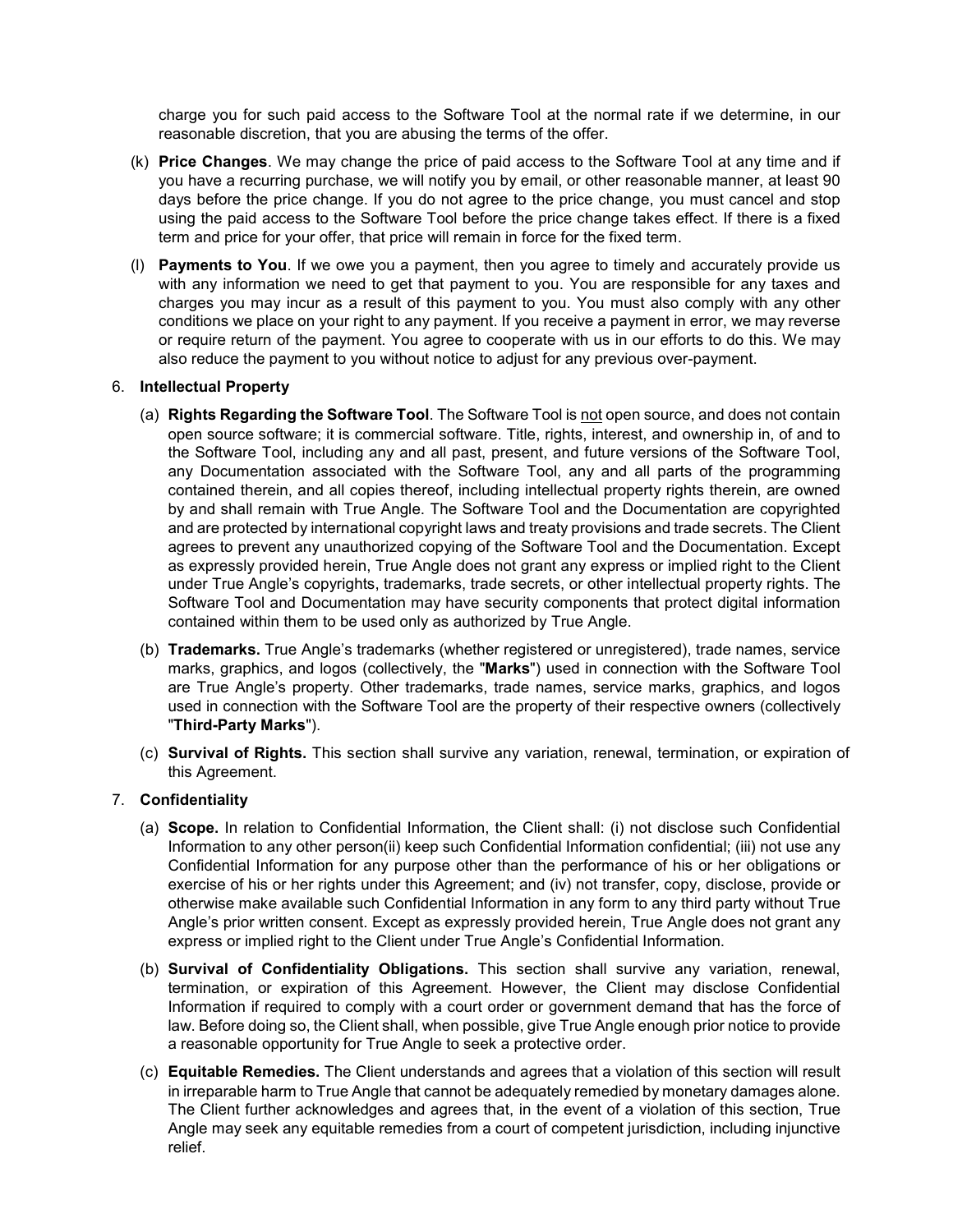### 8. **Information Collected**

- (a) **Your Data.** Your privacy is important to us. Please read our Privacy Policy as it describes the types of data we collect from you and your devices ("**Data**"), how we use your Data, and the legal bases we have to process your Data. Your Data includes the swallowing exercise targets, performance feedback, and adherence tracking through your use of the Software Tool and your demographics, exercise sessions, health, and medical conditions. True Angle will use such Data to provide the Software Tool and our services to you, for research and analysis purposes, to develop and improve our products (including refining its swallowing detection algorithm), and for marketing our products.
- (b) **Rights to Data.** We do not claim any intellectual property rights over your Data. Your Data remain yours and you are responsible for your Data. You represent and warrant that for the duration of this Agreement, you have (and will have) all the rights necessary for your Data that are uploaded, stored, or shared on or through the Software Tool and that the collection, use, and retention of your Data will not violate any law or rights of others. You are responsible for compliance of the Data with any applicable laws or regulations and this Agreement. We have no liability for or regarding Data. We may, but have no obligation to, remove Data and suspend or terminate Accounts if we determine in our sole discretion that Data violate this Agreement. We do not pre-screen Data and it is in our sole discretion to refuse or remove any Data from the Software Tool at any time. You can remove your Data at any time by deleting your Account.
- (c) **Aggregate Data.** We may aggregate and anonymize Data such that the Data may not be personally identifiable to you on its own or in combination with other data sets (""**Aggregate Data**"). Between you and us, we own all such Aggregate Data and all intellectual property rights in and to the Aggregate Data. Without limiting the generality of the foregoing, we may use Aggregate Data to improve or provide the Software Tool and our other products and services, create Derivatives or new products, develop analytics and benchmarking reports and tools for our and others' use, and for any other use allowed under applicable law.

### 9. **Termination**

- (a) **Termination by You.** The Client may terminate this Agreement at any time by permanently ceasing to access and use the Software Tool and the Documentation.
- (b) **Breach.** This Agreement and the license rights hereunder will terminate automatically if the Client breaches any of the terms or conditions of this Agreement, and, upon True Angle's written notification to the Client of such breach, the Client shall promptly stop accessing and using the Software Tool and the Documentation.
- (c) **Effect of Termination.** Upon termination of this Agreement, the rights and obligations of the parties shall cease except as expressly set forth in this Agreement. Upon termination, the Client will: (i) discontinue use of the Software Tool and the Documentation; and (ii) destroy documentation and records in the Client's possession, including the Documentation, the Confidential Information, and all copies thereof.
- (d) **Deletion of Data.** Upon termination or expiration of this Agreement, except as may be required by applicable law, True Angle is not responsible for removing any of the Client's Data from its database or records or cause it to remove Client's information from the records of any third party (such as the Client's medical professional(s)) to which the Client may have disclosed such information.

### 10. **No Warranties and Disclaimer**

(a) THE SOFTWARE IS PROVIDED ON AN "AS IS" AND "AS AVAILABLE" BASIS, AND EXCEPT WHERE EXPRESSLY STATED IN THIS AGREEMENT, TRUE ANGLE HEREBY DISCLAIMS ALL REPRESENTATIONS, WARRANTIES AND CONDITIONS, EXPRESS OR IMPLIED, INCLUDING, WITHOUT LIMITATION, ALL IMPLIED WARRANTIES OR CONDITIONS IN RESPECT OF QUALITY, CONDUCT, PERFORMANCE, RELIABILITY, MERCHANTABILITY, FITNESS FOR A PARTICULAR PURPOSE, TITLE, AND NON-INFRINGEMENT. SOME JURISDICTIONS DO NOT ALLOW THE EXCLUSION OF IMPLIED WARRANTIES AND CONDITIONS, SO THE ABOVE EXCLUSIONS MAY NOT APPLY TO THE CLIENT IN THOSE JURISDICTIONS.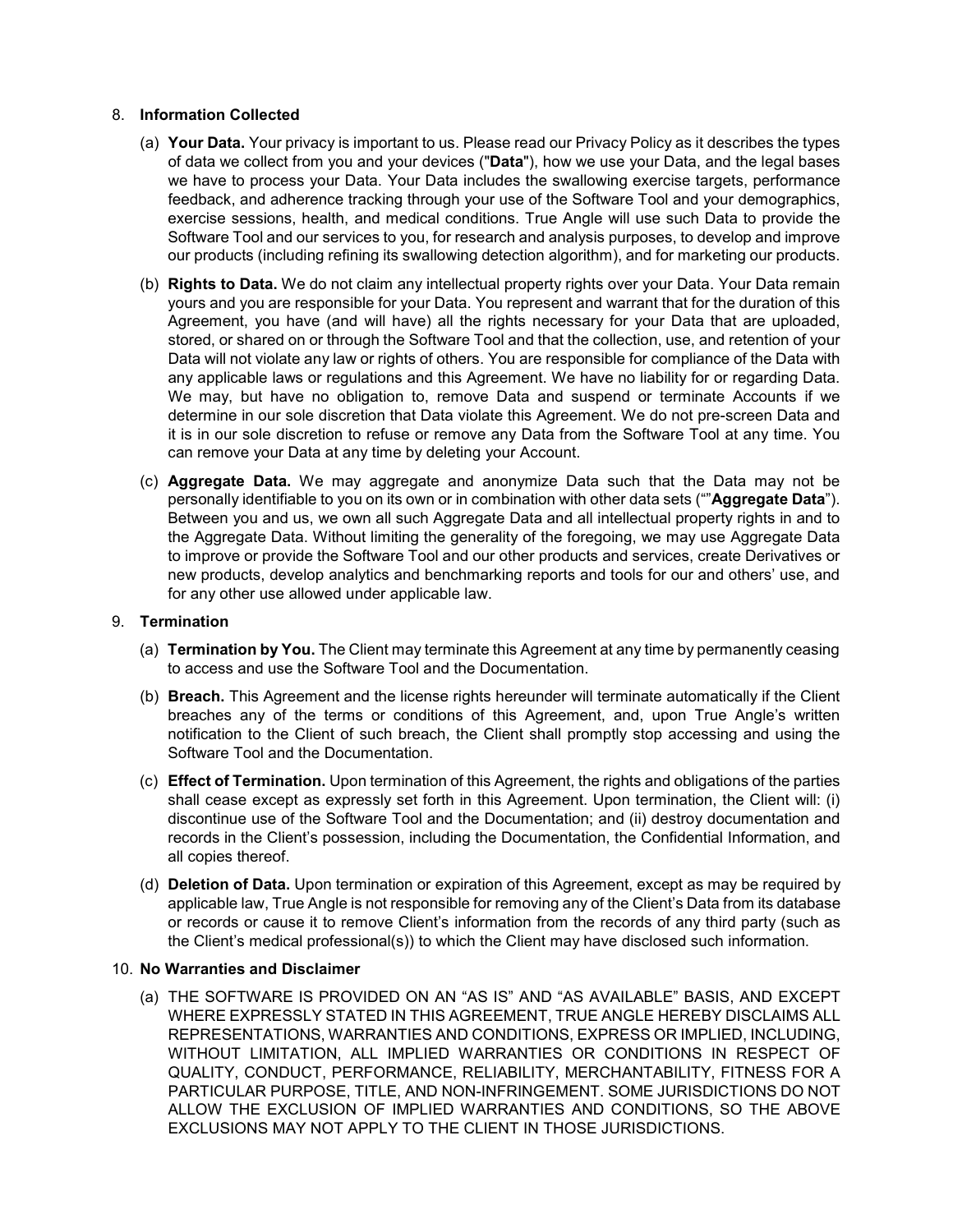- (b) True Angle is not responsible for problems caused by changes in the operating characteristics of the hardware or operating system software of the mobile device that the Client is using to access the Software Tool or the Documentation, nor for any problems in the interaction of the Software Tool or the Documentation with non-True Angle software. The Client shall bear sole responsibility for the proper use and operations, privacy protections, condition, maintenance, and routine servicing, of such equipment and software. Furthermore, Client acknowledges and agrees that your use of the Software Tool will utilize, in whole or in part, third party networks to transmit communications, which transmissions may be intercepted by other parties or stored, cached, routed, transmitted or received in any jurisdiction, and True Angle cannot guarantee any minimum level regarding actual performance, speed, reliability, availability, use or consistency based on factors depending on the Internet.
- (c) ALTHOUGH THE SOFTWARE TOOL IS AN EXERCISE SUPPORT TOOL TO HELP USERS MANAGE THEIR SWALLOWING EXERCISE PROGRAM, THE CLIENT ACKNOWLEDGES THAT (1) THE SOFTWARE TOOL AND THE DOCUMENTATION ARE NOT SUBSTITUTES FOR PROFESSIONAL MEDICAL ADVICE, DIAGNOSIS OR TREATMENT, (2) INFORMATION FROM THE SOFTWARE TOOL AND THE DOCUMENTATION IS NOT INTENDED TO PROVIDE PRIMARY RECOMMENDATIONS (THE CLIENT MAY INDEPENDENTLY, AND IS ENCOURAGED BY TRUE ANGLE, TO REVIEW THE BASIS FOR THE SOFTWARE TOOL'S OUTPUT THROUGH THE CLIENT'S OWN RESEARCH), (3) IF THE CLIENT BELIEVES HE OR SHE MAY HAVE A MEDICAL EMERGENCY, THE CLIENT SHOULD IMMEDIATELY CALL A DOCTOR OR DIAL 911, AND (4) THE CLIENT SHOULD TALK TO HIS OR HER DOCTOR BEFORE STARTING ANY SWALLOWING EXERCISE PROGRAM.

# 11. **Indemnity**

- (a) **Client Indemnity.** The Client agrees to indemnify and hold True Angle harmless from any claim, loss or liability arising out of the Client's use of the Software Tool (and the results obtained from such use) and the Documentation, except to the extent caused by True Angle's gross negligence or willful misconduct. The Client further agrees to notify True Angle of any third party claim, demand or loss relating to the Client's usage and operations of the Software Tool and the Documentation, whether or not such claim, demand or loss is attributed to True Angle's conduct, the Client's conduct, or third party conduct. The Client shall notify True Angle immediately upon gaining knowledge of such claim, demand, or loss.
- (b) **True Angle Indemnity.** True Angle agrees to indemnify and hold the Client harmless for any claim, loss or liability arising out of: (i) True Angle's gross negligence or willful misconduct as it pertains to this Agreement and the Client's use of the Software Tool and the Documentation; or (ii) the infringement of a Canadian or U.S. copyright or misappropriation of a trade secret through the Client's use of the Software Tool and the Documentation in accordance with this Agreement.
- (c) **Exclusions.** For clarity, True Angle will have no obligation to defend and indemnify the Client to the extent that any claim is based upon: (i) use of the Software Tool or the Documentation in a way not contemplated by this Agreement; (ii) modifications to the Software Tool or the Documentation made by the Client that were not approved in writing by True Angle; or (iii) the combination of the use of the Software Tool or the Documentation with software, other technology or materials not approved by True Angle in writing.

# 12. **Limitation of Liability**

IN NO EVENT SHALL TRUE ANGLE BE LIABLE FOR ANY CONSEQUENTIAL, INCIDENTAL, INDIRECT, PUNITIVE, OR SPECIAL DAMAGES ARISING OUT OF OR IN ANY WAY CONNECTED WITH THE ACCESSING OF AND USE OF THE SOFTWARE TOOL OR THE DOCUMENTATION, THE DELAY OR INABILITY TO USE THE SOFTWARE TOOL OR THE DOCUMENTATION, OR OTHERWISE ARISING FROM THIS AGREEMENT, WHETHER BASED IN CONTRACT, TORT (INCLUDING NEGLIGENCE), STRICT LIABILITY, OR OTHERWISE, EVEN IF TRUE ANGLE HAS BEEN ADVISED OF THE POSSIBILITY OF DAMAGES. THE TOTAL LIABILITY OF TRUE ANGLE UNDER OR ARISING OUT OF THIS AGREEMENT WITH RESPECT TO THE SOFTWARE TOOL AND THE DOCUMENTATION, WHETHER BASED IN CONTRACT, TORT (INCLUDING NEGLIGENCE OR STRICT LIABILITY), OR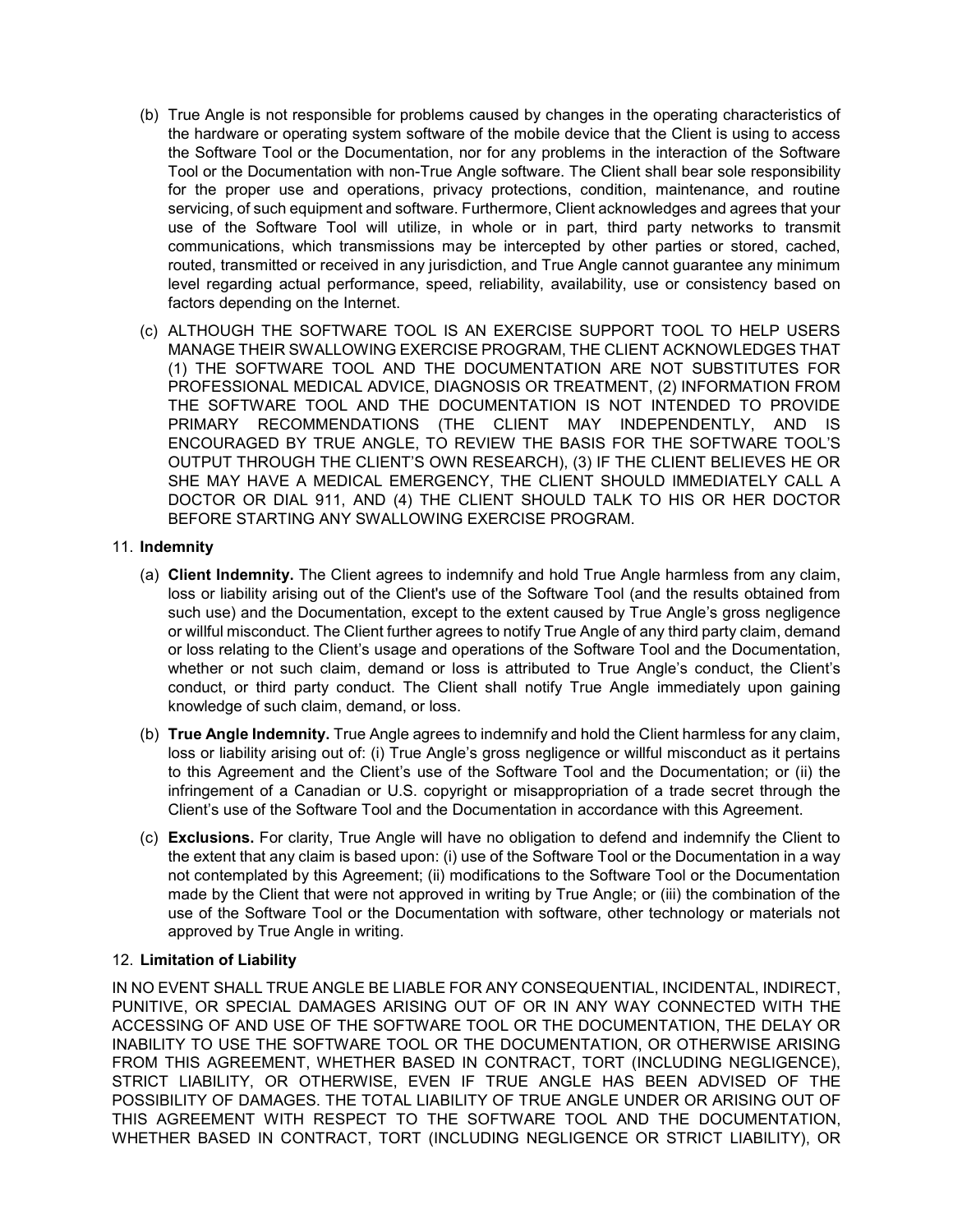OTHERWISE, SHALL NOT EXCEED, IN THE AGGREGATE, THE AMOUNTS RECEIVED BY TRUE ANGLE FROM THE CLIENT FOR THE SOFTWARE TOOL AND THE DOCUMENTATION, IF ANY. SOME STATES AND COUNTRIES DO NOT ALLOW THE LIMITATION OR EXCLUSION OF LIABILITY FOR INCIDENTAL OR CONSEQUENTIAL DAMAGES, SO THE ABOVE LIMITATION MAY NOT APPLY TO THE CLIENT IN THOSE JURISDICTIONS.

### 13. **Client Feedback.**

Client agrees that True Angle may use Client's feedback, suggestions, or ideas ("**Feedback**") in any way, including in future modifications of the Software Tool, other products or services, advertising, or marketing materials. Client grants True Angle a perpetual, worldwide, fully transferable, sub-licensable, nonrevocable, fully paid-up, royalty free license to use the Feedback you provide to True Angle in any way.

### 14. **Changes.**

We reserve the right to change this Agreement, including the Additional Terms, at any time, and the changes will be effective when posted on True Angle's Site or within the Software Tool or when we notify Client by other means. We may also change or discontinue the Software Tool, in whole or in part. Client's continued use of the Software indicates your agreement to the changes. If you do not agree to any changes to the Agreement or any applicable Additional Terms, do not continue to use the Software Tool.

### 15. **Assignment**

This Agreement, and any rights and licenses granted hereunder may not be assigned by Client without the prior written approval of True Angle but may be assigned without Client's consent by True Angle to (i) an affiliate, (ii) an acquirer of all or substantially all of its assets, or (iii) a successor by merger or amalgamation. Any purported assignment in violation of this section shall be void.

### 16. **Severability**

If any provision of this Agreement is held by a court of competent jurisdiction to be void, invalid, unenforceable or illegal, such provision shall be severed from this Agreement and the remaining provisions will remain in full force and effect.

# 17. **Export Restrictions**

Client acknowledges that the Software is subject to restrictions and controls imposed by the Export and Import Permits Act (Canada) and regulations enacted under the Export and Import Permits Act as well as the U.S. export controls regulations administered by the U.S. Dept. of Commerce (15 CFR, Chapter VII) and that Client will comply with all applicable laws and regulations. Client will not export or re-export the Software, or portion thereof, directly or indirectly, in violation of the Canadian and U.S. export administration laws and regulations to any country or end user; or to any end user who you know or have reason to know will utilize them in the design, development or production of nuclear, chemical, or biological weapons. You further acknowledge that this Software may include technical data subject to such Canada and U.S. export regulations.

### 18. **Governing Law**

This Agreement shall be governed by and construed in accordance with the laws of the Province of Alberta, Canada, without regard to conflict of laws principles. The courts of Alberta shall have the exclusive jurisdiction and venue with respect to any disputes arising under this Agreement, and the Client hereby expressly consents to the personal jurisdiction of such court.

### 19. **No Waiver**

Our failure to exercise or enforce any right or provision of the Agreement shall not constitute a waiver of such right or provision. The Agreement, including the documents it incorporates by reference, constitute the entire agreement between you and us and govern your use of the Software Tool and your Account, superseding any prior agreements between you and us (including any prior versions of the Agreement).

### 20. **Entire Agreement**

This Agreement, including the Additional Terms, sets forth the entire agreement between the Client and True Angle with respect to the licensing, accessing, and use of the Software Tool and the Documentation,